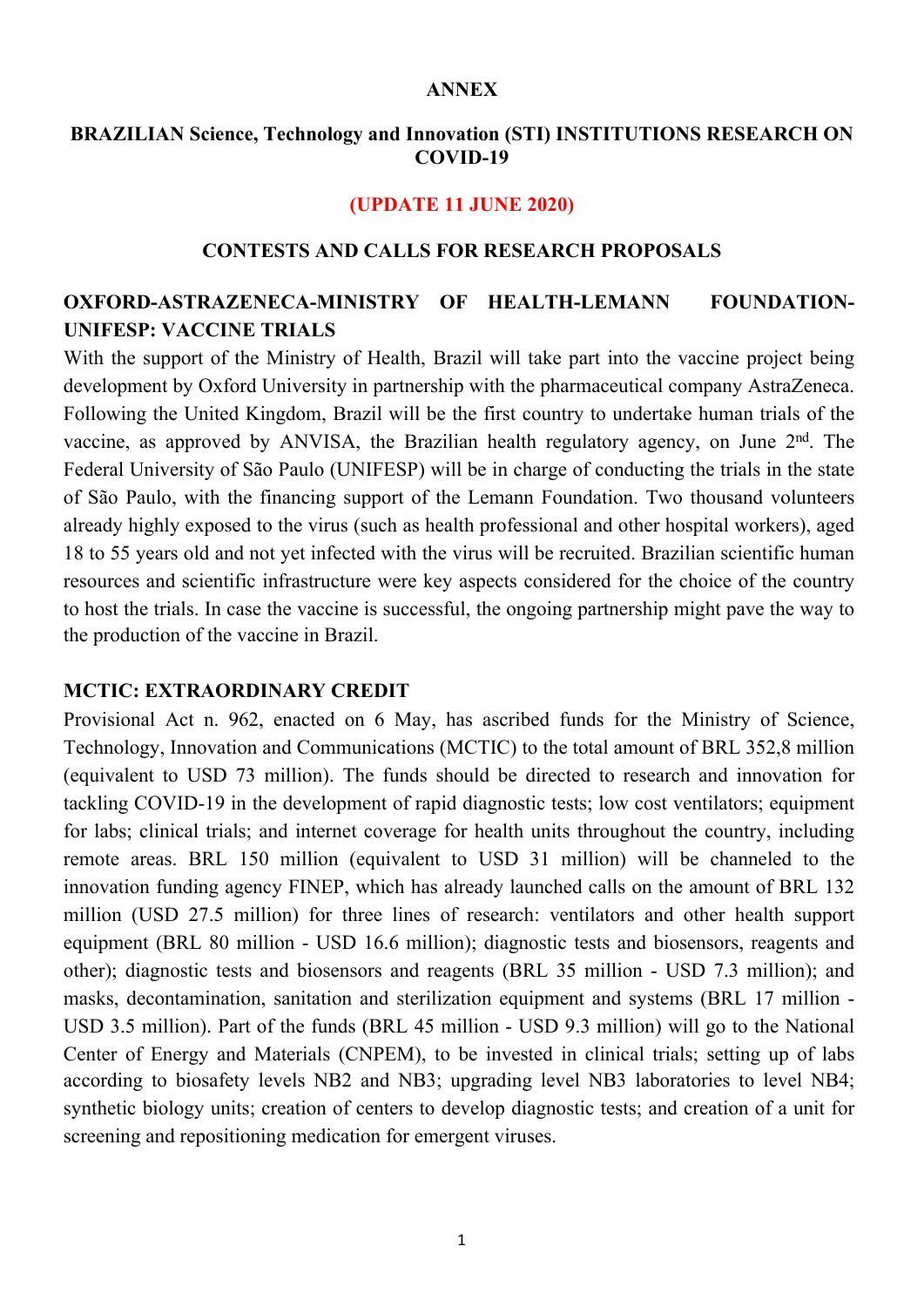# **IBICT: WEBSITE "SCIENCE IN THE COMBAT OF COVID-19"**

MCTIC and the Brazilian Institute for Information on Science and Technology (IBICT) have launched the website "Science in the combat of COVID-19", which gathers together the initiatives of the Brazilian Ministry and its institutes against COVID-19. The webportal is divided into four areas: MCTIC Virus Network; Interactive Infograph; Scientific Universe; and Science at Home. Website: http://covid19.mctic.gov.br/.

## **FAPEMA**

The research foundation of the state of Maranhão (FAPEMA) launched an emergency public call on the amount of BRL 1 million (USD 208,000) for projects to be concluded in 12 months in the following areas: prevention, control and management; diagnostic tests; vaccine and treatment; epidemiology and public health.

## **FAPERJ**

The research foundation of the state of Rio de Janeiro (FAPERJ) has already disbursed BRL 2 million (USD 416,000) of the public call for projects against COVID-19 launched in March. The funds were channeled to institutions such as the Oswaldo Cruz Foundation (FIOCRUZ, a public research lab and pharmaceutical plant), for the development of rapid tests, and the Federal University of Rio de Janeiro (UFRJ), for the development of an open source ventilator.

# **FAPEAM**

The research foundation of the state of Amazonas (FAPEAM) launched a public call on the amount of BRL 1.6 million (USD 330,000) for tackling the novel coronavirus in the areas of development of medical supplies and immunologic analyses protocols.

### **FAPEPI**

The research foundation of the state of Piauí (FAPEPI) launched an emergency public call on the amount of BRL 200,000 (USD 41,700) for projects against COVID-19 on low cost diagnostic tests; antiviral products; data for mapping the disease; and guidelines for labor safety as a prevention for COVID-19.

### **FAPDF-SECTI-FIOCRUZ**

The Science, Technology and Innovation Secretariat of the Federal District (SECTI) signed a partnership agreement with the Research Foundation of the Federal District (FAPDF) and Fiocruz Brasilia aimed at developing a telemedicine service in order to reduce waiting lines for patients with COVID-19. BRL 10 million (USD 2.08 million) will be invested in the project.

# **FAPDF-SECTI: BRASILIA OPEN LAB**

The Science, Technology and Innovation Secretariat of the Federal District (SECTI) and the research foundation of the Federal District (FAPDF) will invest BRL 1.2 million (USD 250,000)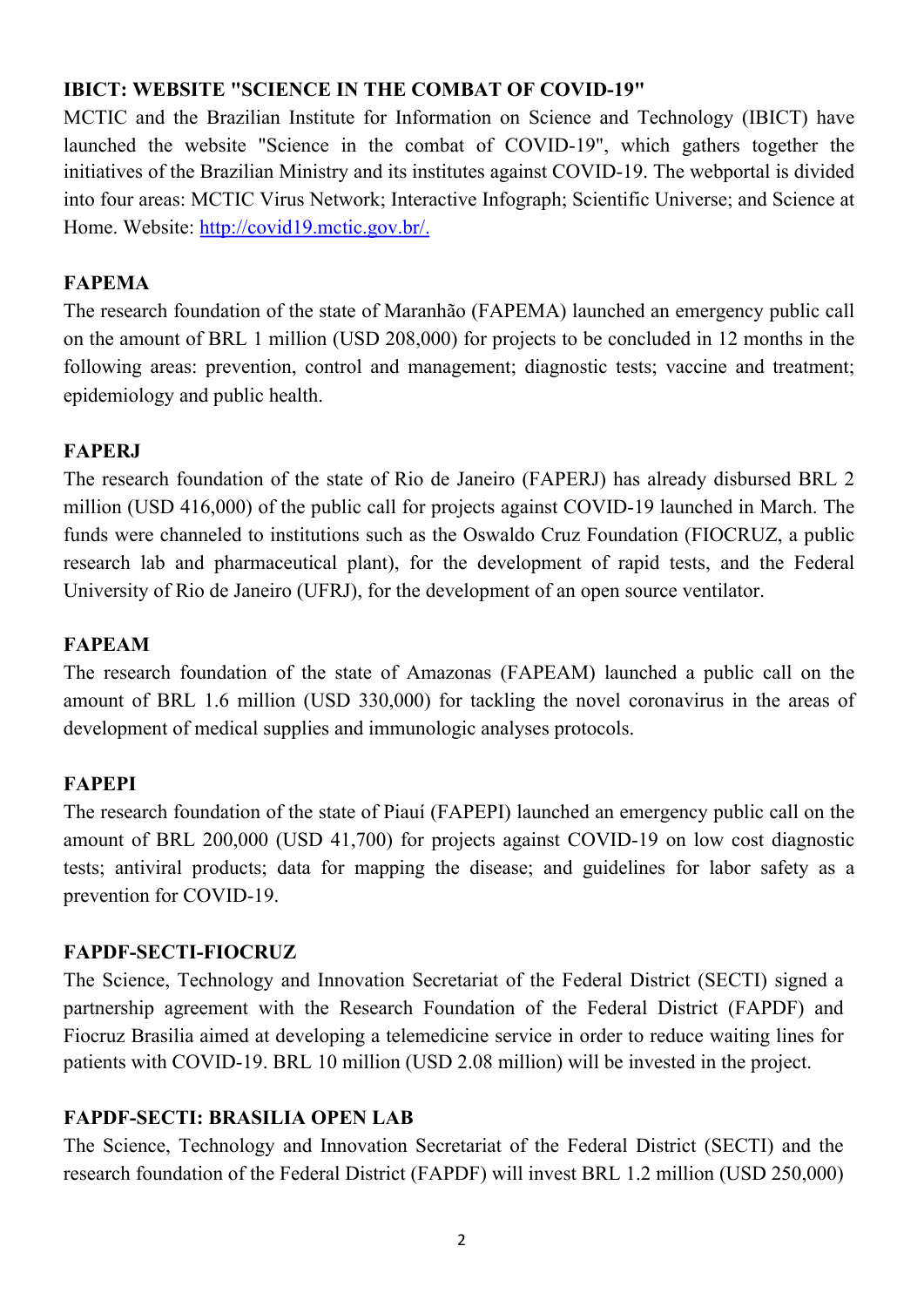in the Project Brasilia Open Lab, aimed at increasing fourfold the production of facial protection equipment, reaching 200 pieces of equipment per day, to be used by personnel on the frontline of the fight against COVID-19.

## **AEB-SPACE HACKATHON**

The Brazilian Space Agency has organized the "Space Hackathon", aimed at finding solutions for the mitigation of the impacts caused by the COVID-19 pandemic with the adoption of space technologies. 27 teams took part into the initiative on three categories: Maker Challenge, Business Plan and Human Values.

## **UFSCAR: DIAGNOSTIC TESTS**

Researchers from the Federal University of São Carlos (UFSCar) have developed a project of a device that detects the novel coronavirus from human saliva. The device has four different sections each with sensors programmed to identify the virus RNA using electrochemiluminescence. The Project has adapted other devices already in use by UFSCAR to detect Alzheimer, cancer, leishmaniasis, Hansen's disease and zika. The same group involved in the project is also undertaking research to detect the virus capsid, which might enable to develop a means to detect it from the air or wastewater.

## **USP - VENTILATOR HELMET**

The University of São Paulo (USP) is developing a non-invasive ventilator shaped as a helmet for patients with COVID-19. It is made of acrylic glass and latex and is adjustable to different patients.

# **UFRJ - HYPERIMMUNE PLASMA**

The Federal University of Rio de Janeiro (UFRJ) started testing a treatment based on plasma containing antibodies developed in horses, similar to treatments for tetanus and rabies.

# **HOSPITAL EINSTEIN-VARSTATION**

The startup company *Varstation*, incubated at Eretz.bio, in the Albert Einstein Hospital, has developed a diagnostic test for the novel coronavirus as precise as the RT-PCR method but capable of processing 1,536 samples. The test has already been patented in the United States. It has adopted the next generation sequencing method for detecting the virus RNA. Website: https://varstation.com/en/

# **LACTEC-GTI: FEVER SCREENING SYSTEM.**

The Institute of Technology for Development (Lactec) and the startup company GTI, both from the state of Paraná, have developed a fever screening system suitable for large areas such as airports and bus stations. The system may be accessed using a smartphone app and will create risk maps based on artificial intelligence.